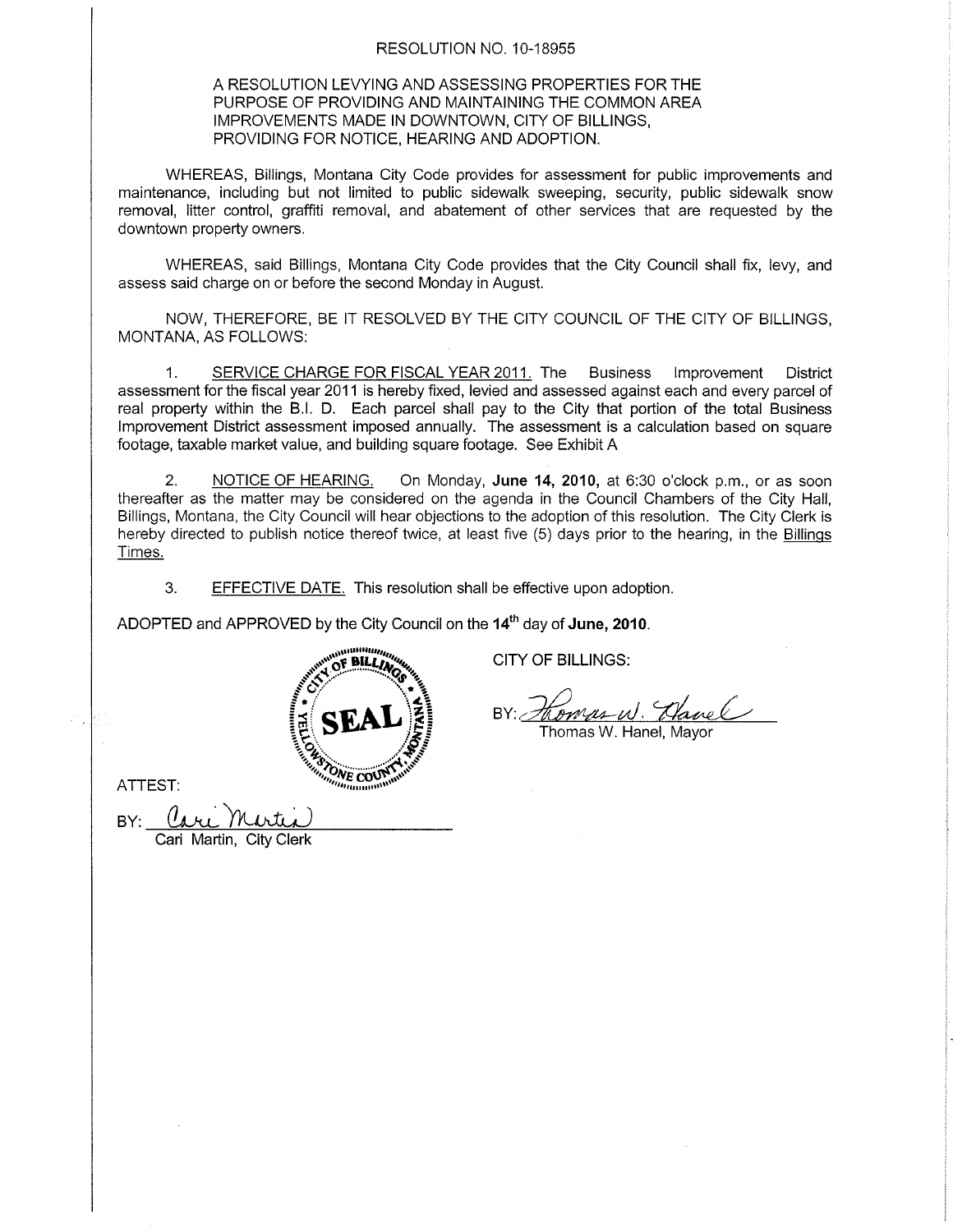|         | Total         |
|---------|---------------|
| TaxCode | Asssesment    |
| A00001  | 75.00         |
| A00004  | 150.00        |
| A00005  | 75.00         |
| A00006  | 75.00         |
| A00007  | 150.00        |
| A00008  | 75.00         |
| A00009  | 75.00         |
| A00010  | 75.00         |
| A00011  | 126.00        |
| A00016  | 189.00        |
| A00041  | 126.00        |
| A00042  | 176.49        |
| A00042A | 50.48         |
| A00043  | 140.48        |
| A00048  | 48.56         |
| A00050  | 150.00        |
| A00051  | 124.11        |
| A00056  | 157.50        |
| A00062  | 50.00         |
| A00063  | 316.94        |
| A00064  | 150.00        |
| A00065  | 150.00        |
| A00066  | 15.75         |
| A00066A | 78.75         |
| A00067  | 75.00         |
| A00068A | 150.00        |
| A00069  | 75.00         |
| A00070  | 150.00        |
| A00071  | 150.00        |
| A00072  | 75.00         |
| A00073  | 75.00         |
| A00073A | 150.00        |
| A00073B | 150.00        |
| A00074  | 150.00        |
| A00075  | <u>150.00</u> |
| A00196B | 292.92        |
| A00202  | 150.00        |
| A00203  | 75.00         |
| A00204  | 75.00         |
| A00206  | 75.00         |
| A00207  | 150.00        |
| A00208  | 22.33         |
| A00209  | 16.75         |
| A00210  | 16.75         |
| A00211  | 22.33         |
| A00212  | 75.00         |
| A00213  | 75.00         |
| A00214  | 150.00        |
| A00215  | 44.66         |
| A00216  | 89.32         |
| A00217  | 75.00         |
| A00218  | 75.00         |
|         |               |

A00219

150.00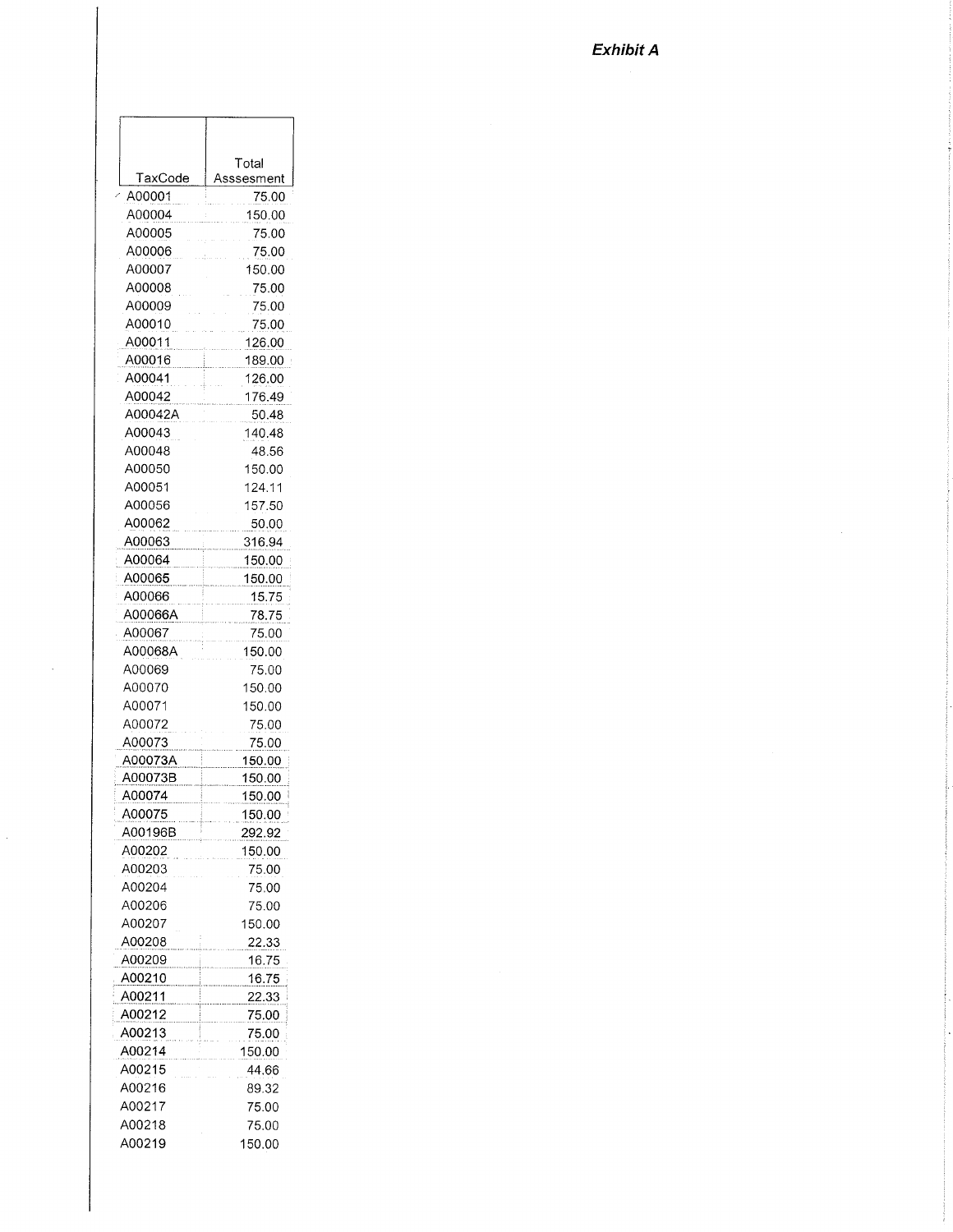| A00222  | 150.00       |
|---------|--------------|
| A00223  | 50.00        |
| A00224  | 50.00        |
| A00225  | 157.50       |
| A00235  | 157.50       |
|         |              |
| A00236  | 50.00        |
| A00237M | 0.00         |
| A00241  | 37.50        |
| A00242  | 150.00       |
| A00243  | 37.50        |
| A00244  | 37.50        |
| A00246  | 37.50        |
| A00247  | 150.00       |
| A00252  | 150.00       |
| A00254  | 150.00       |
| A00255  | 150.00       |
| A00256  | 150.00       |
| A00257  | 150.00       |
| A00273  | 189.00       |
| A00276  |              |
| A00277  | 31.50        |
| A00278  | 75.00        |
|         | 75.00        |
| A00279  | 150.00       |
| A00280  | 150.00       |
| A00282  | 126.00       |
| A00285  | 189.00       |
| A00290  | 78.75        |
| A00292  | 110.25       |
| A00342  | 31.50        |
| A00343  | 47.25        |
| A00344  | 63.00        |
| A00345  | 47.25        |
| A00346  | 189.00       |
| A00347  | 75.00        |
| A00348  | 75.00        |
| A00349  | 108.00       |
| A00357  | 31.50        |
| A00359  | 150.00       |
| A00380  | 31.50        |
| A00381  | 31.50        |
| A00382  | 189.00       |
| A00389  | 63.00        |
| A00394  | 75.00        |
| A00395  | 50.00        |
| A00396  | 50.00        |
| A00397  |              |
|         |              |
|         | 50.00        |
| A00398  | 150.00       |
| A00399  | 150.00       |
| A00400  | 150.00       |
| A00401  | 126.00       |
| A00402  | <u>31.50</u> |
| A00406  | 150.00       |
| A00407  | 150.00       |
| A00408  | 31.50        |
| A00409  | 150.00       |
| A00410  | 150.00       |
| A00411  | 150.00       |
| A00412  | 31.50        |
| A00413  | <u>31.50</u> |
| A00414  | 63.00        |

 $\epsilon$ 

j.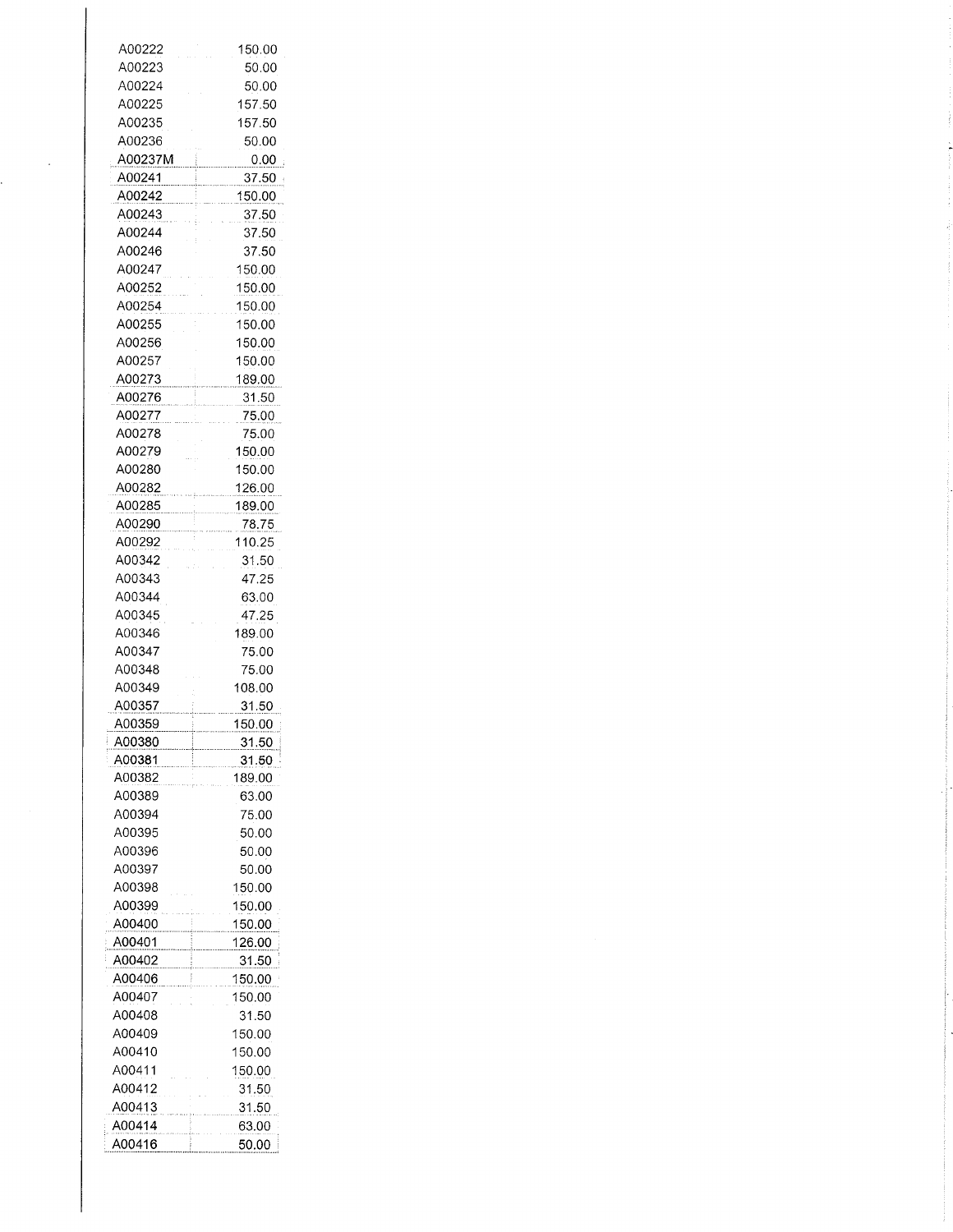| A00417  | 50.00  |
|---------|--------|
| A00418  | 50.00  |
| A00419  | 30.00  |
| A00420  | 30.00  |
| A00421  | 30.00  |
| A00422  | 150.00 |
|         |        |
| A00423  | 150.00 |
| A00424  | 30.00  |
| A00425  | 30.00  |
| A00426  | 150.00 |
| A00429  | 75.00  |
| A00430  | 75.00  |
| A00431  | 150.00 |
| A00432  | 150.00 |
| A00433  | 75.00  |
| A00434  | 75.00  |
| A00435  | 150.00 |
|         |        |
| A00530A | 66.15  |
| A00530B | 28.35  |
| A00530C | 23.63  |
| A00530D | 18.90  |
| A00566  | 189.00 |
| A00566B | 150.00 |
| A00574  | 150.00 |
| A00576  | 150.00 |
| A00577  | 37.50  |
|         |        |
| A00578  | 75.00  |
| A00579  | 150.00 |
| A00580  | 50.00  |
| A00583  | 50.00  |
| A00584  | 50.00  |
| A00585  | 150.00 |
| A00586  | 75.00  |
| A00587  | 75.00  |
|         |        |
| A00588  | 31.50  |
| A00589  | 75.00  |
| A00590  | 75.00  |
| A00591  | 75.00  |
| A00592  | 150.00 |
| A00593  | 150.00 |
| A00594  | 150.00 |
| A00598  | 75.00  |
| A00599  | 75.00  |
|         |        |
| A00600  | 63.00  |
| A00601  | 150.00 |
| A00602  | 26.46  |
| A00603  | 52.29  |
| A00604  | 31.50  |
| A00605  | 150.00 |
| A00606  | 75.00  |
| A00607  |        |
|         | 75.00  |
| A00609  | 150.00 |
| A00610  | 75.00  |
| A00652  | 150.00 |
| A00653  | 75.00  |
| A00654  | 75.00  |
| A00655  | 150.00 |
|         |        |
| A00656  | 150.00 |
| A00658  | 150.00 |
| A00659  | 150.00 |
| A00660  | 150.00 |

 $\frac{1}{2}$  ,  $\frac{1}{2}$ 

 $\frac{1}{2}$ 

 $\label{eq:1} \begin{split} \mathcal{L}_{\text{in}}(\mathcal{L}_{\text{in}}(\mathcal{L}_{\text{in}}(\mathcal{L}_{\text{in}}(\mathcal{L}_{\text{in}}(\mathcal{L}_{\text{in}}(\mathcal{L}_{\text{in}}(\mathcal{L}_{\text{in}}(\mathcal{L}_{\text{in}}(\mathcal{L}_{\text{in}}(\mathcal{L}_{\text{in}}(\mathcal{L}_{\text{in}}(\mathcal{L}_{\text{in}}(\mathcal{L}_{\text{in}}(\mathcal{L}_{\text{in}}(\mathcal{L}_{\text{in}}(\mathcal{L}_{\text{in}}(\mathcal{L}_{\text{in}}(\mathcal{L}_{\text{in$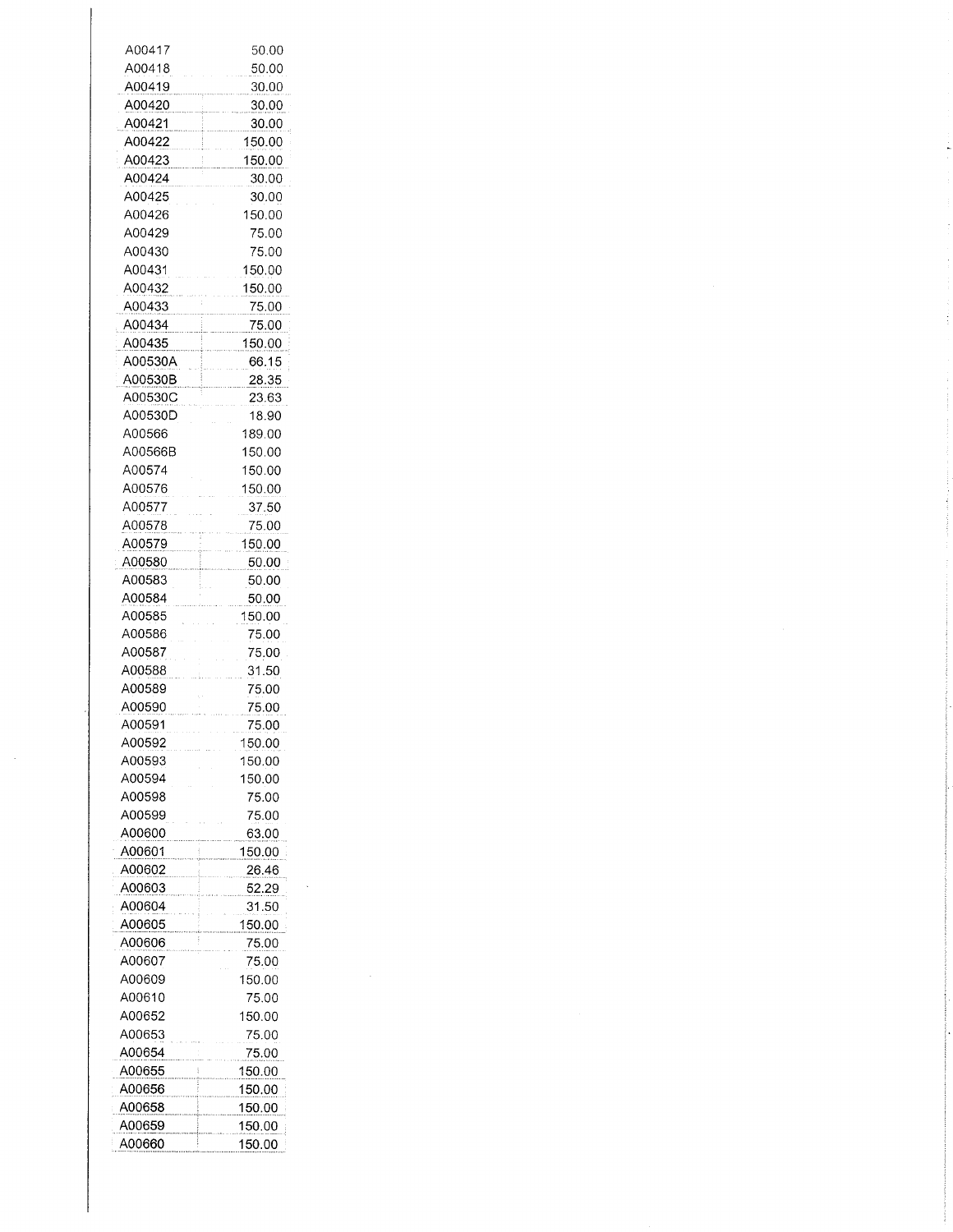| A00663           | 31.50         |
|------------------|---------------|
| A00664           | 63.00         |
| A00665           | 150.00        |
| A00667           | 126.00        |
| A00671           | 50.00         |
| A00673           | 50.00         |
| A00674           | 50.00         |
|                  | 31.50         |
| A00676           | 31.50         |
| A00677           |               |
| A00678           | 31.50         |
| A00679           | 150.00        |
| A00740           | 150.00        |
| A00741           | 38.03         |
| A00742           | 64.58         |
| A00744           | 29.25         |
| A00745           | 150.00        |
| A00746           | 150.00        |
| A00747           | 47.25         |
| A00748           | 15.75         |
| A00749           | 150.00        |
| A00753           | 150.00        |
| A00755           | 50.00         |
| A00756           | 43.88         |
| A00757           | <u>150.00</u> |
| A00758           | 150.00        |
| A00759           | 50.00         |
| A00760           | 50.00         |
| A00761           | 50.00         |
| A00771           | 150.00        |
| A00773           | 150.00        |
| A00837           | 150.00        |
| A00842           | 87.08         |
| A00843           | 150.00        |
| A00844           | 150.00        |
| A00845           | 75.00         |
| A00846           | 150.00        |
| A00846A          | 150.00        |
| A00847           | 150.00        |
| A00849           | 75.33         |
| A00851           | 150.00        |
| A00854           | 150.00        |
| A00855           | 150.00        |
| A00855A          | 150.00        |
| A00856           | 150.00        |
| A00883           | 75.00         |
| A00884           | 75.00         |
|                  | 75.00         |
| A00885<br>A00886 |               |
|                  | 175.50        |
| A00886A          | 75.00         |
| A00887           | 150.00        |
| A00888           | 175.50        |
| A00889           | 150.00        |
| A00891           | 150.00        |
| A00892           | 73.13         |
| A00894           | 150.00        |
| A00895           | 29.25         |
| A00896           | 150.00        |
| A00897           | 63.00         |
| A00900           | 15.75         |
| A00901           | 150.00        |
| A00902           | 150.00        |

 $\label{eq:2.1} \frac{1}{\sqrt{2}}\int_{\mathbb{R}^3}\frac{1}{\sqrt{2}}\left(\frac{1}{\sqrt{2}}\right)^2\frac{1}{\sqrt{2}}\left(\frac{1}{\sqrt{2}}\right)^2\frac{1}{\sqrt{2}}\left(\frac{1}{\sqrt{2}}\right)^2\frac{1}{\sqrt{2}}\left(\frac{1}{\sqrt{2}}\right)^2\frac{1}{\sqrt{2}}\left(\frac{1}{\sqrt{2}}\right)^2\frac{1}{\sqrt{2}}\frac{1}{\sqrt{2}}\frac{1}{\sqrt{2}}\frac{1}{\sqrt{2}}\frac{1}{\sqrt{2}}\frac{1}{\sqrt{2}}$ 

 $\frac{1}{\sqrt{2\pi}}\frac{1}{\sqrt{2\pi}}\frac{d\omega}{d\omega}$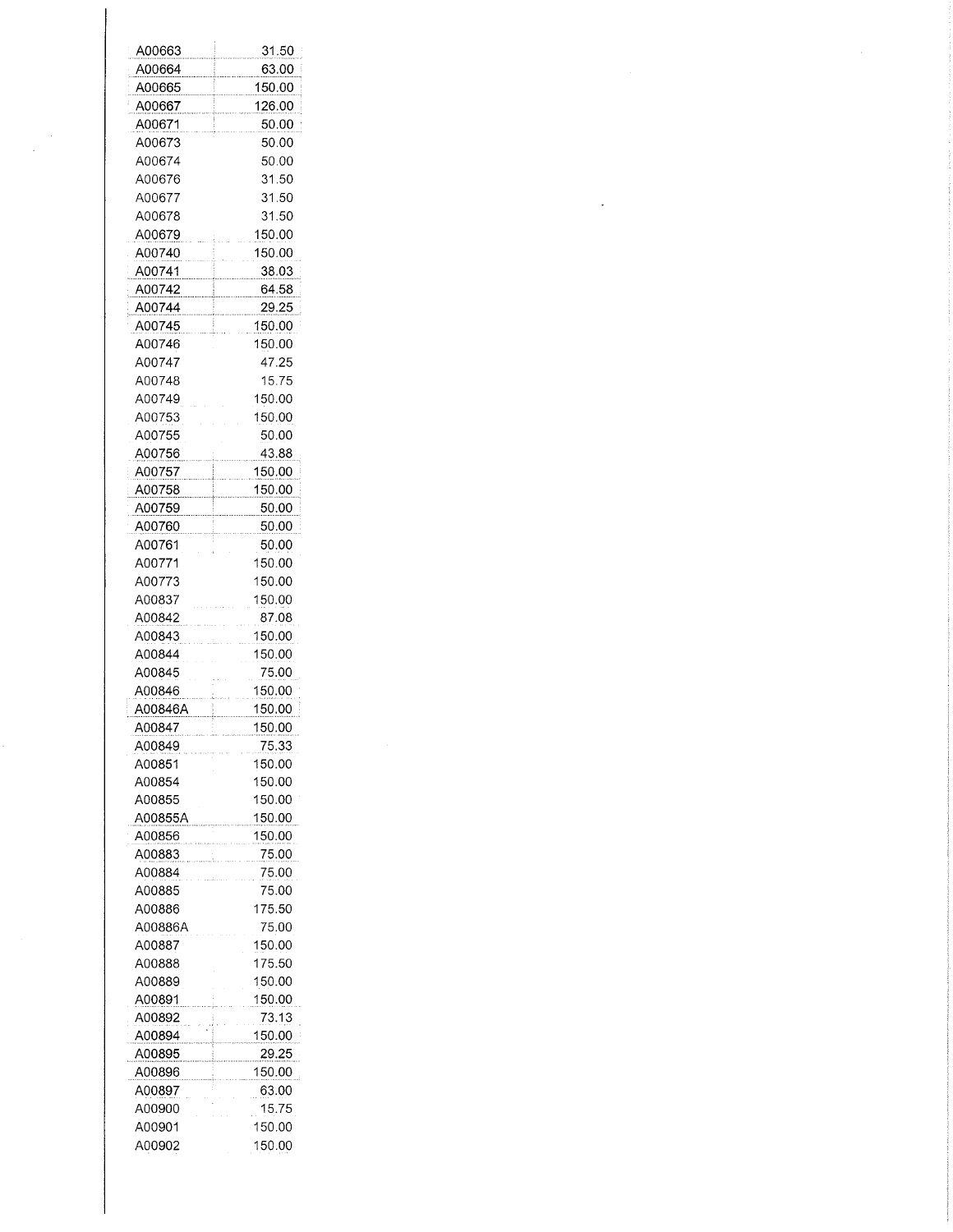| A00908  |              |
|---------|--------------|
|         | 150.00       |
| A00909  | 75.00        |
|         |              |
| A00910  | 150.00       |
| A00911  | 150.00       |
| A00912  | 150.00       |
|         |              |
| A00913  | 75.00        |
| A00914  | 75.00        |
| A00915  | 150.00       |
|         |              |
| A00916  | 150.00       |
| A00917  | 75.00        |
| A00918  | 75.00        |
|         |              |
| A00920A | 12.50        |
| A00920B | 12.50        |
| A00920C | 12.50        |
|         |              |
| A00920D | 12.50        |
| A00920E | 12.50        |
| A00920F | 12.50        |
| A00920I | 12.50        |
|         |              |
| A00920J | 12.50        |
| A00920K | <u>12.50</u> |
| A00920L | 12.50        |
|         |              |
| A00920M | 0.00         |
| A00921  | 75.00        |
| A00922  | 75.00        |
|         |              |
| A00923  | 150.00       |
| A00923A | 75.00        |
| A00924  | 75.00        |
| A00925  | 150.00       |
|         |              |
| A00926  | 150.00       |
| A00927  | 150.00       |
| A00928  | 50.00        |
|         |              |
| A00929  | 50.00        |
| A00930  | 50.00        |
| A00931  | 150.00       |
|         |              |
| A00939  | 150.00       |
| A00949  | 809.83       |
| A00953  | 94.50        |
| A00954  | 15.75        |
|         |              |
| A00956  | 15.75        |
| A00957  | 63.00        |
|         |              |
|         |              |
| A00959  | 202.50       |
| A00963  | 150.00       |
| A00964  | 150.00       |
| A00966  | 75.00        |
|         |              |
| A00967  | 75.00        |
| A00968  | 150.00       |
| A00970  | 150.00       |
|         |              |
| A00971  | 126.00       |
| A00976  | 50.00        |
| A00977  | 50.00        |
| A00978  | 37.50        |
|         |              |
| A00979  | 37.50        |
| A00980  | 37.50        |
| A00981  | 37.50        |
|         |              |
| A00982  | 63.00        |
| A00985  | 150.00       |
| A00986  | 150.00       |
| A00987  | 150.00       |
|         |              |
| A00988  | 50.00        |
| A00995  | 151.13       |
| A01010  | 30.00        |

 $\mathcal{L}^{\text{max}}_{\text{max}}$  and  $\mathcal{L}^{\text{max}}_{\text{max}}$ 

 $\mathcal{L}^{\text{max}}_{\text{max}}$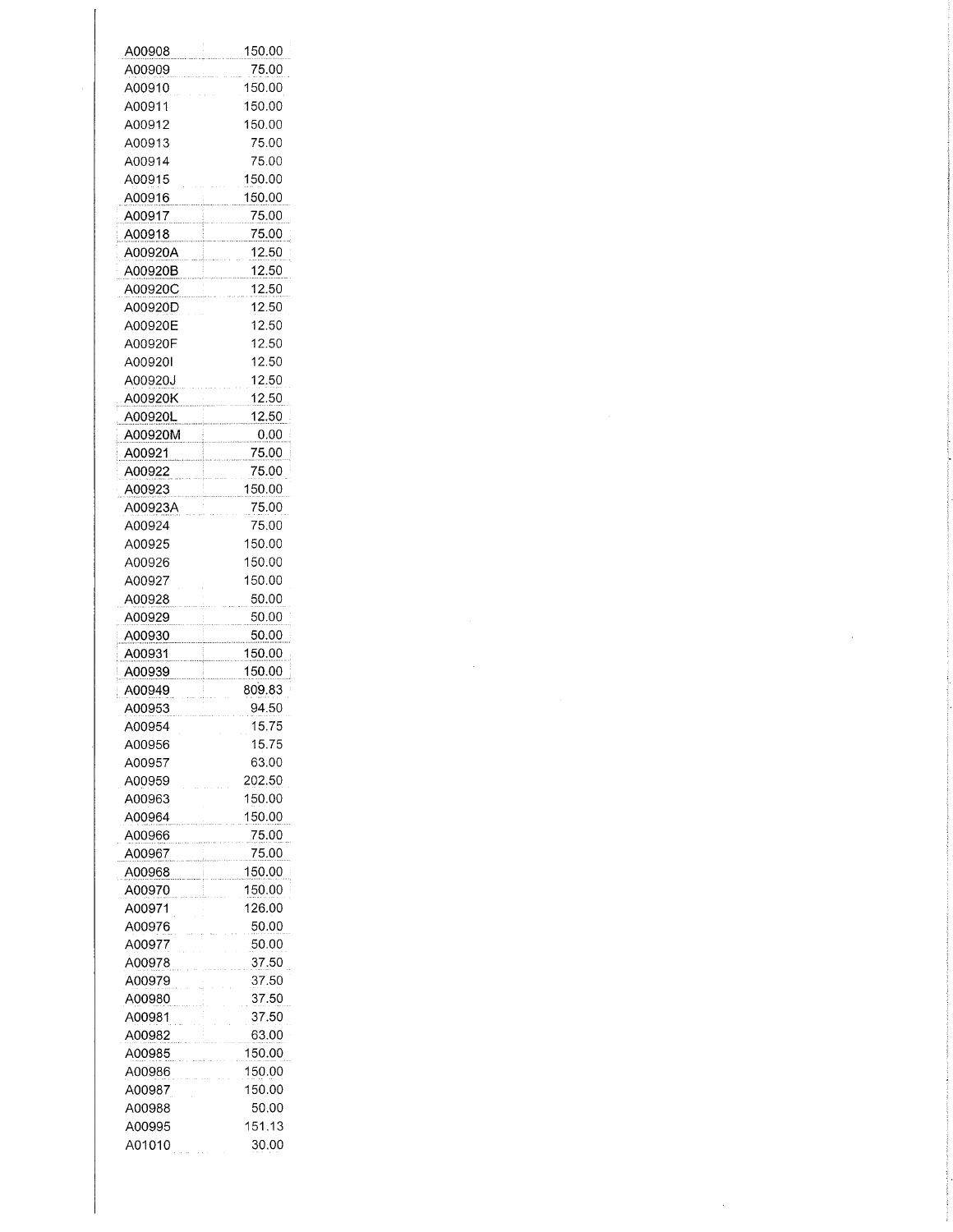| A01011  | 30.00        |
|---------|--------------|
| A01012  | 31.50        |
| A01013  | 31.50        |
| A01014  | 31.50        |
| A01015  | 31.50        |
| A01019  |              |
|         | 75.00        |
| A01019A | 75.00        |
| A01022  | 30.00        |
| A01023  | 30.00        |
| A01024  | 150.00       |
| A01025  | 37.50        |
| A01026  | 37.50        |
| A01027  | 37.50        |
| A01028  | 37.50        |
| A01030  | 63.00        |
| A01032  | 63.00        |
| A01035  | 150.00       |
| A01041  | 189.00       |
|         | 50.00        |
| A01043  |              |
| A01044  | 50.00        |
| A01045  | 150.00       |
| A01046  | 50.00        |
| A01047  | 50.00        |
| A01048  | 50.00        |
| A01049  | 150.00       |
| A01050  | 50.00        |
| A01057  | 50.00        |
| A01058  | 50.00        |
| A01059  | 50.00        |
| A01060  | 63.00        |
| A01061  | 31.50        |
| A01062  | 15.75        |
|         | 15.75        |
| A01063  |              |
| A01064  | 31.50        |
| A01065  | 150.00       |
| A01123  | 63.00        |
| A01124  | 94.50        |
| A01125  | 150.00       |
| A01132  | 150.00       |
| A01133  | 150.00       |
| A01134  | <u>31.50</u> |
| A01135  | 150.00       |
| A01136A | 15.75        |
| A01137  | <u>47.25</u> |
| A01138  | 31.50        |
| A01139  | 31.50        |
| A01140  | 22.05        |
| A01141  | 25.20        |
| A01142  | 31.50        |
|         |              |
| A01143  | 31.50        |
| A01144  | 31.50        |
| A01145  | 150.00       |
| A01146  | 31.50        |
| A01147B | 64.58        |
| A01151A | 61.43        |
| A01152  | 75.00        |
| A01153  | 75.00        |
| A01154  | 15.75        |
| A01155  | 141.75       |
| A01160  | 37.50        |
| A01161  | 37.50        |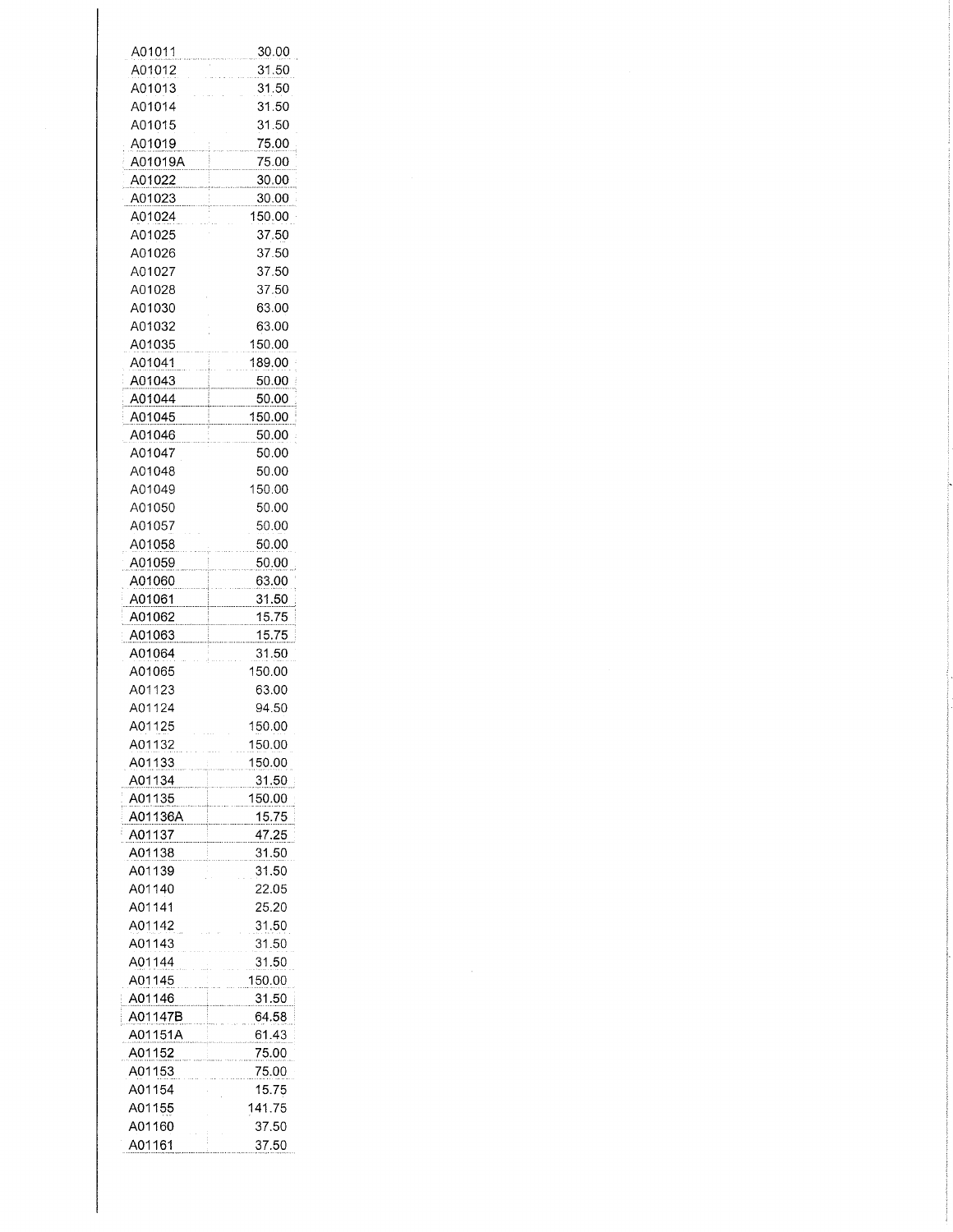| A01162  | 37.50    |
|---------|----------|
| A01163  | 37.50    |
| A01164  | 75.00    |
| A01165  | 75.00    |
| A01168  | 150.00   |
| A01170  | 150.00   |
| A01171  | 150.00   |
| A01172  | 75.00    |
| A01173  | 67.50    |
| A01173A | 101.25   |
| A01174  | 33.75    |
| A01175  | 33.75    |
| A01176  | 33.75    |
| A01177  | 67.50    |
| A01178  | 67.50    |
| A01180  | 1,673.42 |
| A01181  | 81.58    |
| A01182  | 42.60    |
|         |          |
| A01183  | 56.16    |
| A01184  | 33.73    |
| A01185  | 32.96    |
| A01185A | 100.10   |
| A01186  | 84.38    |
| A01188  | 33.75    |
| A01189  | 50.63    |
| A01190  | 60.75    |
| A01191  | 150.00   |
| A01191A | 150.00   |
| A01192  | 150.00   |
| A01193  | 150.00   |
| A01194  | 150.00   |
| A01195  | 50.00    |
| A01195A | 75.00    |
| A01196  | 75.00    |
| A01197  | 150.00   |
| A01198  | 150.00   |
|         |          |
| A01200  | 75.00    |
| A01201  | 150.00   |
| A01202  | 150.00   |
| A01203  | 150.00   |
| A01204  | 75.00    |
| A01205  | 150.00   |
| A01206  | 75.00    |
| A01207  | 150.00   |
| A01208  | 150.00   |
| A01209  | 150.00   |
| A01210  | 75.00    |
| A01211  | 75.00    |
| A01212  | 189.00   |
| A01218  | 24.75    |
| A01219  | 150.00   |
| A01220  | 31.50    |
| A01221  | 150.00   |
| A01222  | 31.50    |
| A01223  | 31.50    |
| A01224  | 31.50    |
| A01225  | 63.00    |
|         |          |
| A01226  | 126.00   |
| A01231  | 14.36    |
| A01232  | 150.00   |
| A01233  | 22.33    |

 $\label{eq:2.1} \frac{1}{\sqrt{2}}\int_{\mathbb{R}^3}\frac{1}{\sqrt{2}}\left(\frac{1}{\sqrt{2}}\right)^2\frac{1}{\sqrt{2}}\left(\frac{1}{\sqrt{2}}\right)^2\frac{1}{\sqrt{2}}\left(\frac{1}{\sqrt{2}}\right)^2\frac{1}{\sqrt{2}}\left(\frac{1}{\sqrt{2}}\right)^2.$ 

 $\label{eq:2.1} \frac{1}{2} \int_{\mathbb{R}^3} \frac{1}{\sqrt{2}} \, \frac{1}{\sqrt{2}} \, \frac{1}{\sqrt{2}} \, \frac{1}{\sqrt{2}} \, \frac{1}{\sqrt{2}} \, \frac{1}{\sqrt{2}} \, \frac{1}{\sqrt{2}} \, \frac{1}{\sqrt{2}} \, \frac{1}{\sqrt{2}} \, \frac{1}{\sqrt{2}} \, \frac{1}{\sqrt{2}} \, \frac{1}{\sqrt{2}} \, \frac{1}{\sqrt{2}} \, \frac{1}{\sqrt{2}} \, \frac{1}{\sqrt{2}} \, \frac{1}{\sqrt{2}} \,$ 

 $\label{eq:2.1} \frac{1}{\sqrt{2}}\int_{\mathbb{R}^3}\frac{1}{\sqrt{2}}\left(\frac{1}{\sqrt{2}}\right)^2\frac{1}{\sqrt{2}}\left(\frac{1}{\sqrt{2}}\right)^2\frac{1}{\sqrt{2}}\left(\frac{1}{\sqrt{2}}\right)^2.$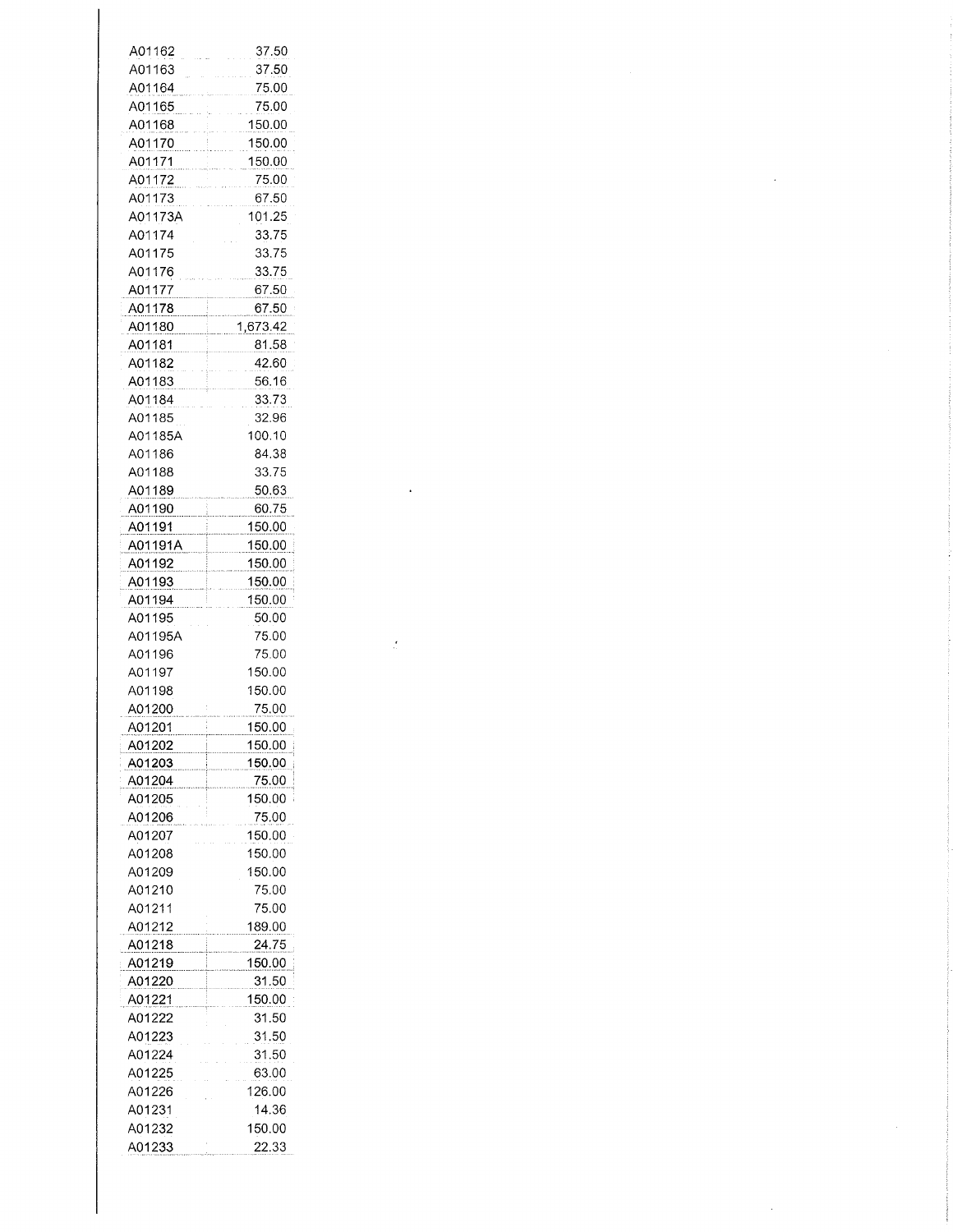| A01234 | 22.33  |
|--------|--------|
|        |        |
| A01235 | 150.00 |
| A01236 | 150.00 |
| A01237 | 50.00  |
|        |        |
| A01239 | 11.17  |
| A01240 | 11.17  |
| A01241 | 22.33  |
|        |        |
| A01242 | 150.00 |
| A01243 | 150.00 |
| A01245 | 22.33  |
|        |        |
| A01246 | 378.00 |
| A01249 | 228.87 |
| A01250 | 75.00  |
|        |        |
| A01251 | 75.00  |
| A01252 | 47.25  |
| A01253 | 150.00 |
|        |        |
| A01254 | 23.63  |
| A01255 | 97.17  |
| A01256 | 108.75 |
|        |        |
| A01258 | 83.31  |
| A01259 | 66.19  |
| A01264 | 10.37  |
|        |        |
| A01266 | 10.37  |
| A01267 | 10.37  |
| A01268 | 20.74  |
|        |        |
| A01269 | 10.37  |
| A01270 | 10.37  |
| A01271 | 31.10  |
|        |        |
| A01272 | 10.37  |
| A01273 | 150.00 |
| A01274 | 66.99  |
| A01279 | 75.00  |
|        |        |
| A01280 | 75.00  |
| A01281 | 29.25  |
| A01283 | 29.25  |
|        |        |
| A01284 | 150.00 |
| A01285 | 150.00 |
| A01287 | 150.00 |
|        |        |
| A01288 | 150.00 |
| A01289 | 75.00  |
| A01290 | 75.00  |
| A01291 | 150.00 |
|        |        |
| A01292 | 150.00 |
| A01293 | 94.50  |
| A01294 | 150.00 |
|        |        |
| A01298 | 29.25  |
| A01299 | 41.10  |
| A01300 | 53.40  |
|        |        |
| A01301 | 150.00 |
| A01302 | 150.00 |
| A01303 | 150.00 |
| A01304 | 87.75  |
|        |        |
| A01305 | 77.63  |
| A01308 | 10.13  |
| A01309 | 150.00 |
|        |        |
| A01310 | 75.00  |
| A01311 | 75.00  |
| A01534 | 189.00 |
|        |        |
| A01539 | 133.98 |
| A01540 | 31.50  |
| A01541 | 17.10  |
|        |        |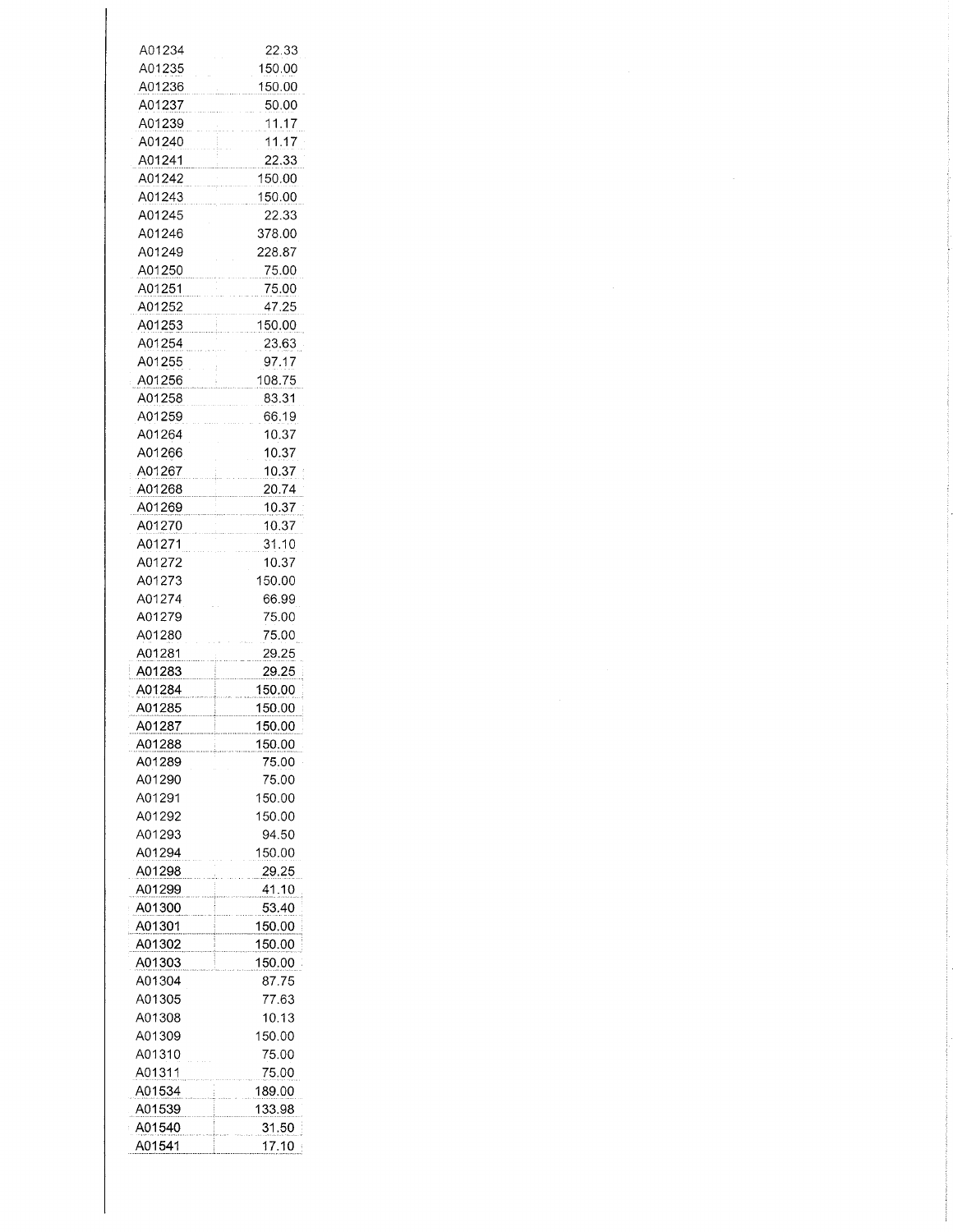| A01542  | 14.40    |  |
|---------|----------|--|
| A01543  | 15.75    |  |
| A01544  | 15.75    |  |
| A01545  | 94.50    |  |
| A01548  | 50.00    |  |
| A01549  | 150.00   |  |
| A01550  | 75.00    |  |
| A01551  | 75.00    |  |
| A01552  | 150.00   |  |
| A01553  | 150.00   |  |
| A01554  | 63.00    |  |
| A01556  | 31.50    |  |
| A01557  | 31.50    |  |
| A01558  | 63.00    |  |
| A01560  | 189.00   |  |
| A01567  | 405.00   |  |
| A01688  | 2,299.31 |  |
| A01689  | 33.50    |  |
| A01690  | 22.33    |  |
| A01691  | 33.50    |  |
| A01692  | 150.00   |  |
| A01694  | 75.00    |  |
| A01695  | 75.00    |  |
| A01696  | 150.00   |  |
| A01699  | 702.00   |  |
| A01711  | 60.72    |  |
| A01712  | 54.66    |  |
| A01909  | 786.07   |  |
| A01918  | 29.25    |  |
|         |          |  |
| A01919  | 29.25    |  |
| A01921  | 58.50    |  |
| A01926  | 175.50   |  |
| A01932  | 31.50    |  |
| A01933  | 15.75    |  |
| A01933A | 76.56    |  |
| A01933B | 245.68   |  |
| A01935  | 8.93     |  |
| A01936  | 37.50    |  |
| A01937  | 37.50    |  |
| A01938  | 37.50    |  |
| A01939  | 150.00   |  |
| A01940  | 150.00   |  |
| A01941  | 150.00   |  |
| A01943  | 150.00   |  |
| A01944  | 150.00   |  |
| A01945  | 150.00   |  |
| A01946  | 150.00   |  |
| A01947  | 150.00   |  |
| A01951  | 31.50    |  |
| A01953  | 31.50    |  |
| A01954  | 30.00    |  |
| A01955  | 30.00    |  |
| A01956  | 30.00    |  |
| A01957  | 30.00    |  |
| A01958  | 30.00    |  |
| A01959  | 150.00   |  |
| A01960  | 150.00   |  |
| A01962  | 47.25    |  |
| A01963  | 47.25    |  |
| A01963A | 72.49    |  |
| A01964  | 75.00    |  |
|         |          |  |

 $\mathcal{A}^{\text{out}}$ 

 $\label{eq:2.1} \frac{1}{\sqrt{2}}\int_{0}^{\infty}\frac{1}{\sqrt{2\pi}}\left(\frac{1}{\sqrt{2\pi}}\right)^{2\alpha} \frac{1}{\sqrt{2\pi}}\int_{0}^{\infty}\frac{1}{\sqrt{2\pi}}\left(\frac{1}{\sqrt{2\pi}}\right)^{\alpha} \frac{1}{\sqrt{2\pi}}\frac{1}{\sqrt{2\pi}}\int_{0}^{\infty}\frac{1}{\sqrt{2\pi}}\frac{1}{\sqrt{2\pi}}\frac{1}{\sqrt{2\pi}}\frac{1}{\sqrt{2\pi}}\frac{1}{\sqrt{2\pi}}\frac{1}{\sqrt{2\pi}}$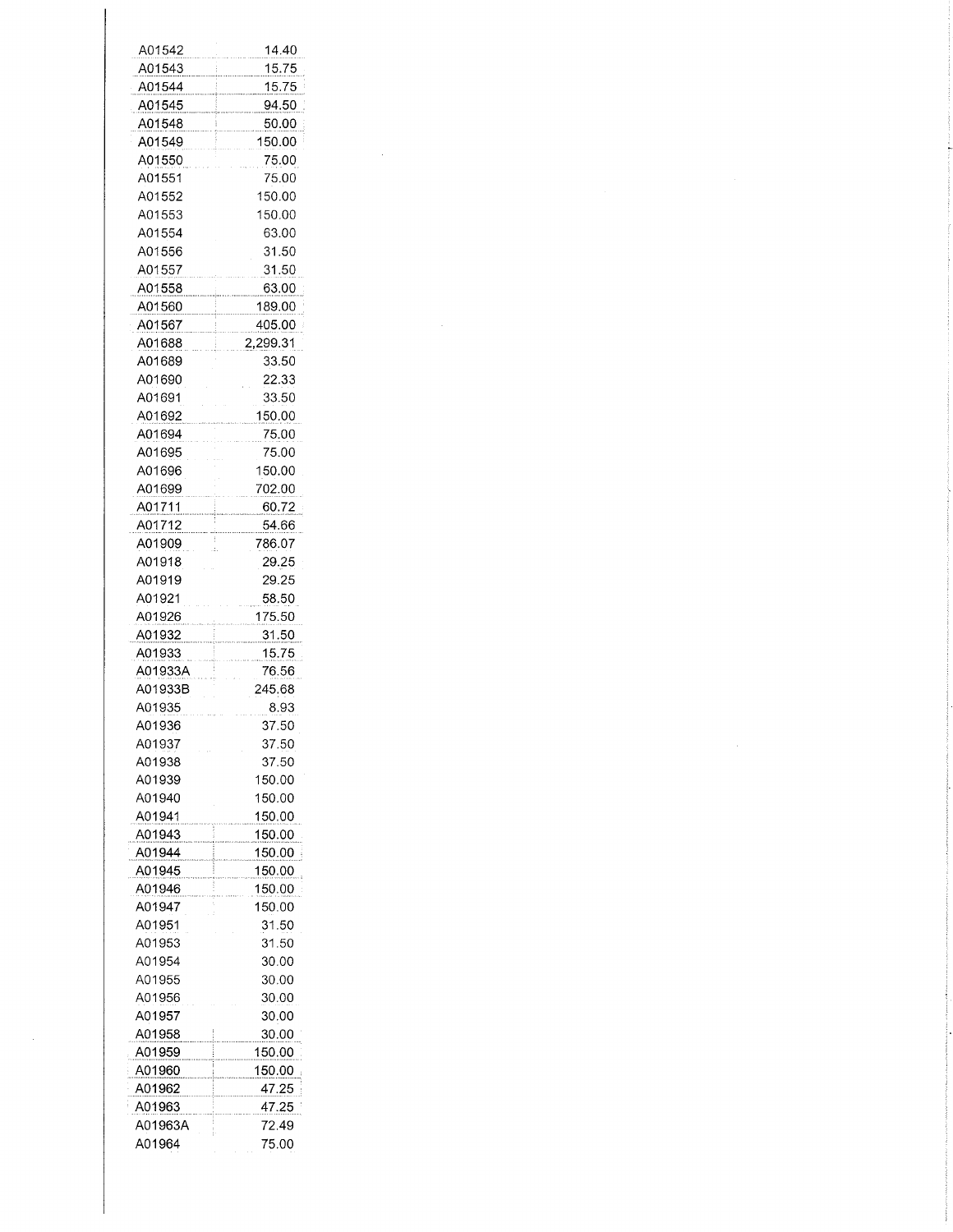| A01965        | 75.00                |
|---------------|----------------------|
| A01966        | 150.00               |
| A01967        | 75.00                |
| A01968        | 75.00                |
| A02005A       | 2,150.63             |
| A05968        | 4,592.98             |
| A07113        | 34.86                |
| A07115        | 204.75               |
| A07116        | 150.00               |
| A07119        | 150.00               |
| A07120        | 52.29                |
| A07123        | 52.11                |
| A07125        | 126.00               |
| A07129        | 31.50                |
| A07130        | 17.43                |
| A07131        | 253.98               |
| A07141        | 25.47                |
| A07142        | 150.00               |
| A07149        | 104.58               |
| A07152        | 26.15                |
| A07153        | 17.43                |
| A07154        | 26.15                |
| A07155        | <u>150.00</u>        |
| A07179        | 150.00               |
| A07180        | 150.00               |
| <u>A07181</u> | <u>150.00</u>        |
| A07182        | 150.00               |
| A07191        | 150.00               |
| A07192        | 15.87                |
| A07193        | 26.15                |
| <u>A07194</u> | 26.15                |
| A07195        | 26.15                |
| A07196        | 87.15                |
| A07201        | 150.00               |
| A07212        | 209.16               |
| A07225        | 150.00               |
| A07226        | 150.00               |
| A07227        | 150.00               |
| A07228        | 150.00               |
| A07229        | 50.00                |
| A07230        | 50.00                |
| A07232        | 50.00                |
| A07233        | <u>150.00</u><br>- t |
| A07234        | 50.00                |
| A07235        | 50.00                |
| A07236        | 50.00                |
| A07249        | 316.67               |
| A07258        | 150.00               |
| A07260        | 150.00               |
| A07262        | 220.50               |
| A07265        | 150.00               |
| A07266        | 150.00               |
| A07267        | 150.00               |
| A07272        | 17.43                |
| A07273        | 126.00               |
| A07276        | 34.86                |
| A07277        | 7.47                 |
| A07278        | 18.68                |
| A07279        | 26.15                |
| A07280        | 75.00                |
| A07281        | 75.00                |

 $\label{eq:2} \frac{1}{\sqrt{2}}\left(\frac{1}{\sqrt{2}}\right)^{2} \left(\frac{1}{\sqrt{2}}\right)^{2}$ 

 $\label{eq:2.1} \frac{1}{\sqrt{2}}\int_{\mathbb{R}^3}\frac{1}{\sqrt{2}}\left(\frac{1}{\sqrt{2}}\right)^2\frac{1}{\sqrt{2}}\left(\frac{1}{\sqrt{2}}\right)^2\frac{1}{\sqrt{2}}\left(\frac{1}{\sqrt{2}}\right)^2\frac{1}{\sqrt{2}}\left(\frac{1}{\sqrt{2}}\right)^2.$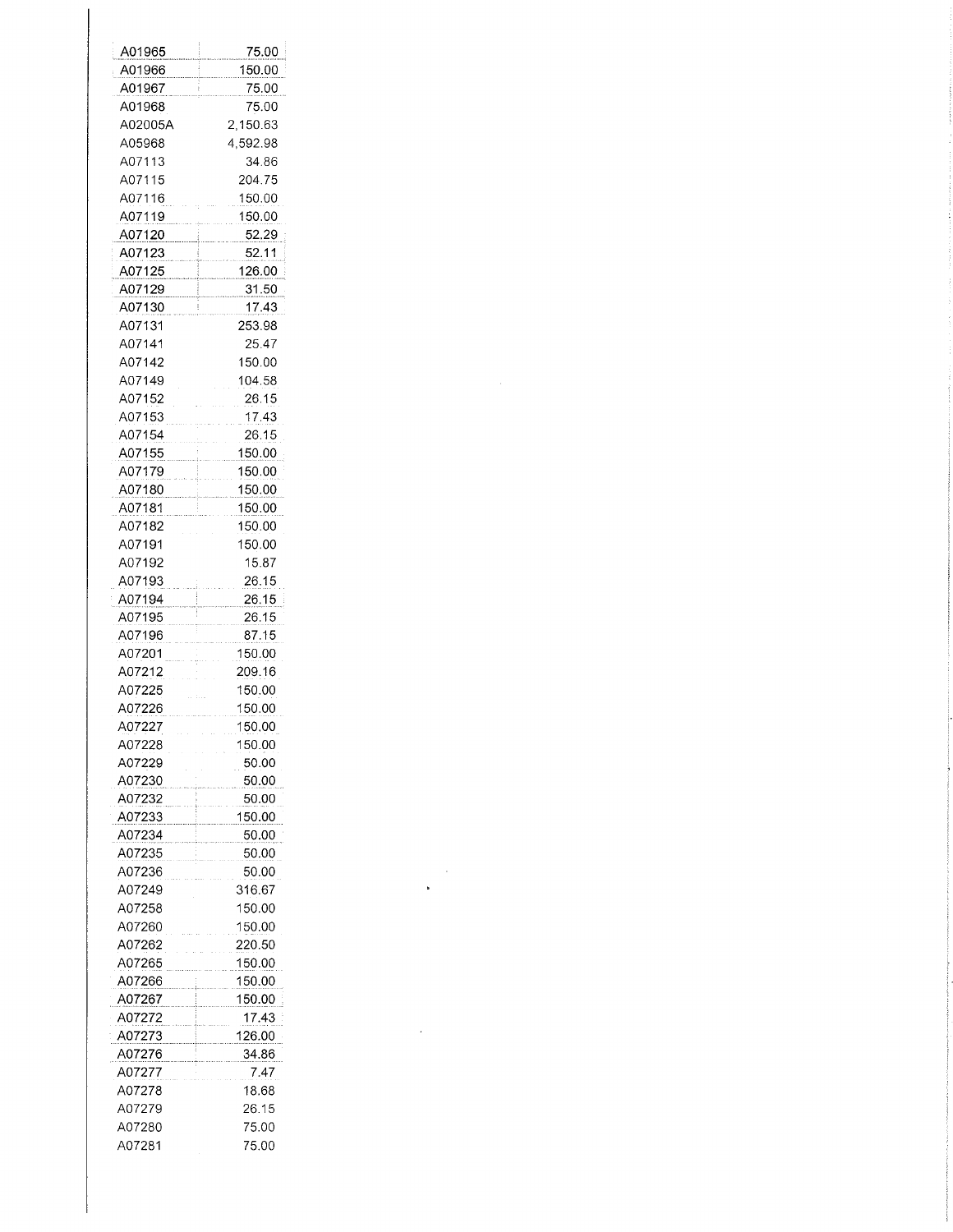| A07282  | 26.15  |
|---------|--------|
| A07283  | 150.00 |
| A07284  | 150.00 |
| A07285  | 150.00 |
| A07286  | 150.00 |
| A07287  | 75.00  |
| A07288  | 31.50  |
| A07289  | 31.50  |
| A07290  | 25.02  |
| A07291  | 27.27  |
| A07293  | 150.00 |
| A07295  | 150.00 |
| A07296  | 75.00  |
| A07297  | 75.00  |
| A07317  | 239.34 |
| A07324  | 264.13 |
| A07331  | 44.66  |
| A07332  | 150.00 |
| A07332A | 150.00 |
| A07333  | 150.00 |
| A07334  | 75.00  |
| A07335  | 75.00  |
| A07336  | 31.50  |
| A07337  | 31.50  |
| A07338  | 150.00 |
| A07339  | 63.00  |
| A07341  | 66.99  |
|         |        |
| A07341A | 52.64  |
| A07342  | 150.00 |
| A07343  | 31.50  |
| A07344  | 17.43  |
| A07345  | 77.04  |
| A07347  | 34.83  |
| A07348  | 37.50  |
| A07349  | 37.50  |
| A07350  | 37.50  |
| A07352  | 150.00 |
| A07353  | 150.00 |
| A07355  | 37.50  |
| A07356  | 150.00 |
| A07356A | 150.00 |
| A07356C | 150.00 |
| A07357  | 150.00 |
| A07361  | 150.00 |
| A07362  | 75.00  |
| A07363  | 75.00  |
| A07364  | 511.58 |
| A07368  | 22.33  |
| A07369  | 44.66  |
| A07370  |        |
|         | 150.00 |
| A07371A | 150.00 |
| A07371B | 150.00 |
| A07372  | 513.00 |
| A07376A | 6.82   |
| A07376B | 6.82   |
| A07376C | 6.82   |
| A07376D | 6.82   |
| A07376E | 6.82   |
| A07376F | 6.82   |
| A07376G | 6.82   |
| A07376H | 6.82   |

 $\mathcal{L}^{\mathcal{L}}$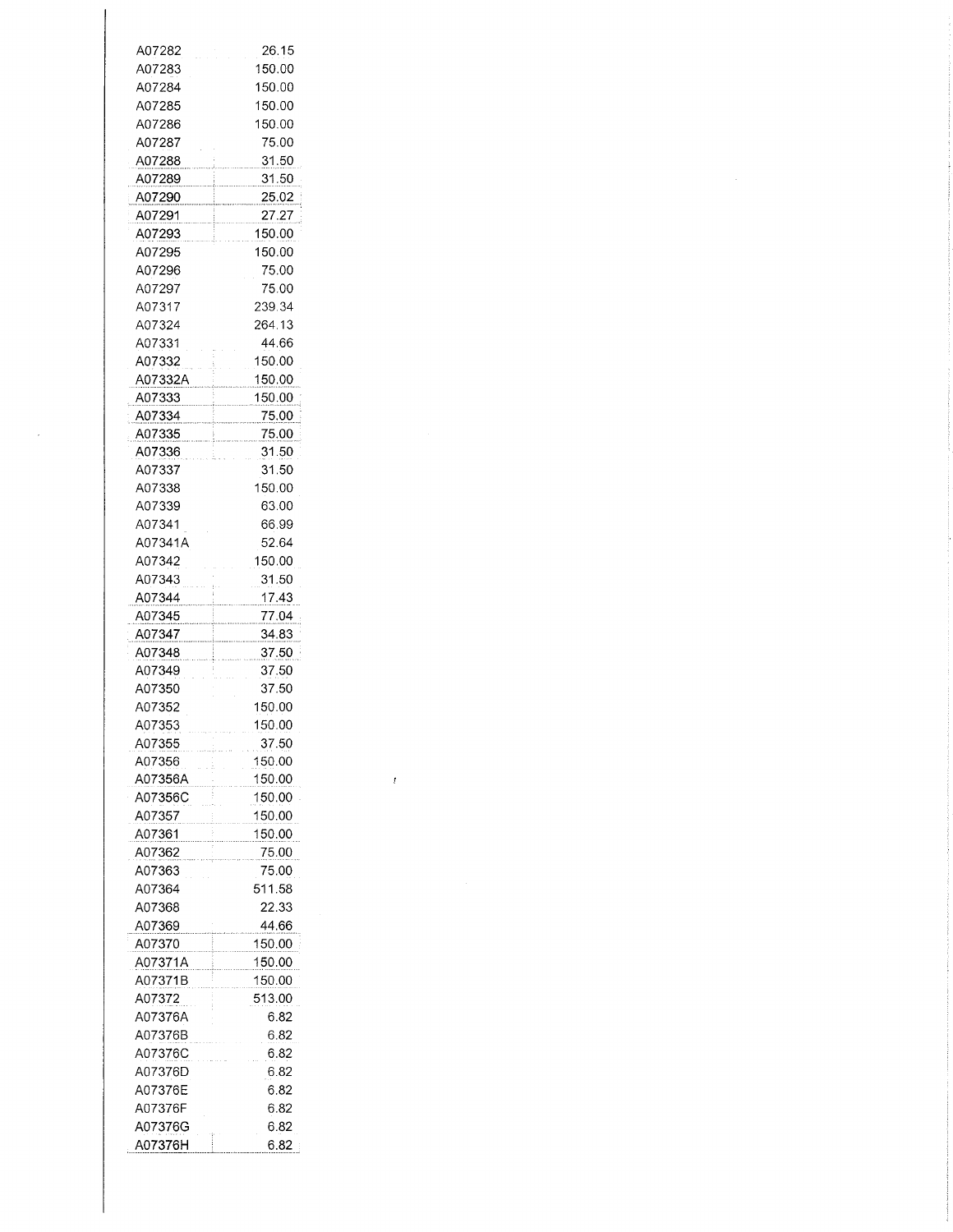| A07376l | 6.82          |
|---------|---------------|
| A07376J | 6.82          |
| A07376K | 6.82          |
|         |               |
| A07376L | 6.82          |
| A07376N | 6.82          |
| A07376O | 6.82          |
| A07376P | 6.82          |
| A07376Q | 6.82          |
| A07376R | 6.82          |
| A07376S | 6.82          |
| A07376T | 6.82          |
| A07376U | 6.82          |
| A07376V | 6.82          |
|         |               |
| A07376W | 6.82          |
| A07381  | 6.82          |
| A08170B | <u>379.35</u> |
| A11334  | 18.83         |
| A11335  | 48.10         |
| A11336  | 150.00        |
| A11341  | 50.93         |
| A11351  | 174.46        |
| A11353  | 17.77         |
| A11354  | 110.25        |
| A11355  | 31.36         |
|         |               |
| A11543  | 143.18        |
| A11550  | 74.70         |
| A11554  | 156.80        |
| A11563  | 15.68         |
| A11564  | 150.00        |
| A11565  | 570.82        |
| A11583  | <u>31.36</u>  |
| A11584  | 150.00        |
| A11585  | 15.68         |
| A11586  | 23.52         |
| A11587  |               |
|         | 15.68         |
| A11588  | 15.68         |
| A11589  | 15.68         |
| A11592  | 54.88         |
| A11605  | 150.00        |
| A11606  | 150.00        |
| A11608  | 150.00        |
| A11609  | 150.00        |
| A11610  | 17.43         |
| A11611  | 17.43         |
| A11612  | 17.43         |
| A11613  | 150.00        |
|         |               |
| A11614  | 15.68         |
| A11615  | 15.68         |
| A11630  | 17.43         |
| A11631  | 17.43         |
| A11632  | <u>17.43</u>  |
| A11633  | 26.15         |
| A11635  | 150.00        |
| A11636  | 17.43         |
| A11637  | 31.50         |
| A11638  | 141.75        |
| A12102  | 448.20        |
|         |               |
| A12146  | 174.30        |
| A12156  | 75.00         |
| A12157  | 75.00         |
| A12158  | 26.15         |

 $\frac{1}{3}$ 

 $\frac{1}{3}$ 

 $\ddot{\ddot{\mathrm{i}}}$ 

ŧ ł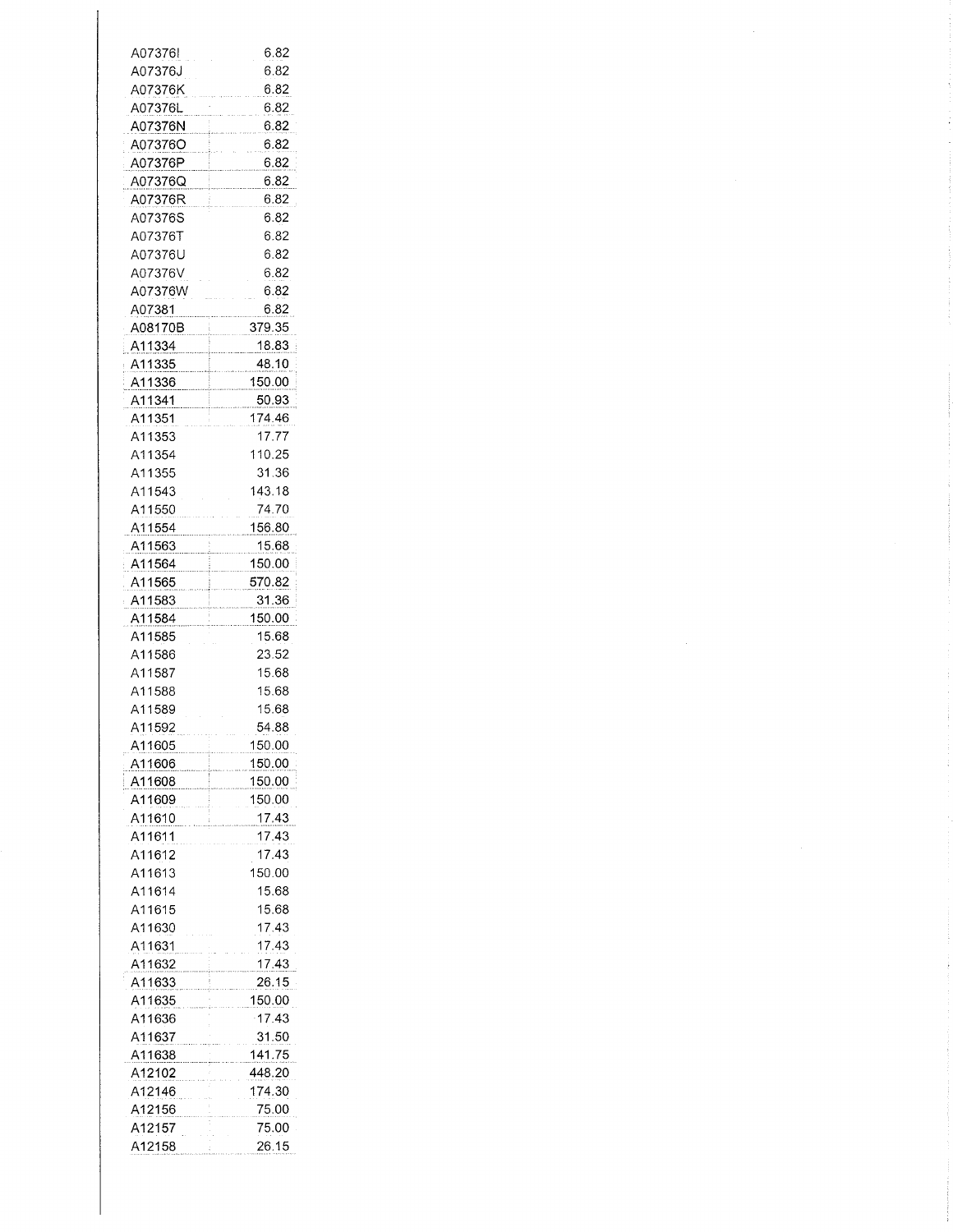| A12159 | 17.43    |
|--------|----------|
| A12160 | 52.29    |
|        |          |
| A12163 | 17.43    |
| A12164 | 17.43    |
| A12165 | 17.43    |
|        | 17.43    |
| A12166 |          |
| A12167 | 13.70    |
| A12168 | 29.88    |
| A12169 | 261.45   |
| A12176 | 168.00   |
|        |          |
| A12194 | 18.68    |
| A12195 | 18.68    |
| A12196 | 18.68    |
| A12197 | 18.68    |
|        |          |
| A12198 | 18.68    |
| A12199 | 18.68    |
| A12200 | 18.68    |
| A12201 | 150.00   |
|        |          |
| A12202 | 17.43    |
| A12203 | 15.68    |
| A12204 | 17.43    |
| A12205 | 150.00   |
|        |          |
| A12210 | 203.84   |
| A12216 | 78.40    |
| A12217 | 15.68    |
|        | 86.24    |
| A12218 |          |
| A12226 | 148.96   |
| A12229 | 47.04    |
| A12233 | 145.60   |
| A12241 | 15.68    |
|        |          |
| A12242 | 15.68    |
| A12243 | 15.68    |
| A12244 | 15.68    |
| A12245 | 15.68    |
|        |          |
| A12246 | 31.36    |
| A12248 | 13.44    |
| A12249 | 15.68    |
| A12250 | 37.50    |
|        |          |
| A12251 | 37.50    |
| A12252 | 37.50    |
| A12253 | 37.50    |
| A12254 | 15.68    |
| A12255 | 15.68    |
|        |          |
| A12256 | 15.68    |
| A12257 | 15.68    |
| A12258 | 15.68    |
| A12259 | 15.68    |
|        |          |
| A12260 | 15.68    |
| A12261 | 15.68    |
| A12262 | 15.68    |
| A12263 | 15.68    |
|        | 15.68    |
| A12264 |          |
| A16450 | 1,301.47 |
| A18733 | 150.00   |
| A18734 | 150.00   |
| A18735 | 150.00   |
|        |          |
| A18736 | 150.00   |
| A18737 | 150.00   |
| A18738 | 150.00   |
| A18740 | 75.00    |
|        |          |
| A18741 | 75.00    |

f.

 $\label{eq:2.1} \mathcal{L}(\mathcal{L}^{\text{max}}_{\mathcal{L}}(\mathcal{L}^{\text{max}}_{\mathcal{L}})) \leq \mathcal{L}(\mathcal{L}^{\text{max}}_{\mathcal{L}}(\mathcal{L}^{\text{max}}_{\mathcal{L}}))$ 

 $\label{eq:2.1} \frac{1}{\sqrt{2}}\int_{\mathbb{R}^3}\frac{1}{\sqrt{2}}\left(\frac{1}{\sqrt{2}}\right)^2\frac{1}{\sqrt{2}}\left(\frac{1}{\sqrt{2}}\right)^2\frac{1}{\sqrt{2}}\left(\frac{1}{\sqrt{2}}\right)^2\frac{1}{\sqrt{2}}\left(\frac{1}{\sqrt{2}}\right)^2\frac{1}{\sqrt{2}}\left(\frac{1}{\sqrt{2}}\right)^2\frac{1}{\sqrt{2}}\frac{1}{\sqrt{2}}\frac{1}{\sqrt{2}}\frac{1}{\sqrt{2}}\frac{1}{\sqrt{2}}\frac{1}{\sqrt{2}}$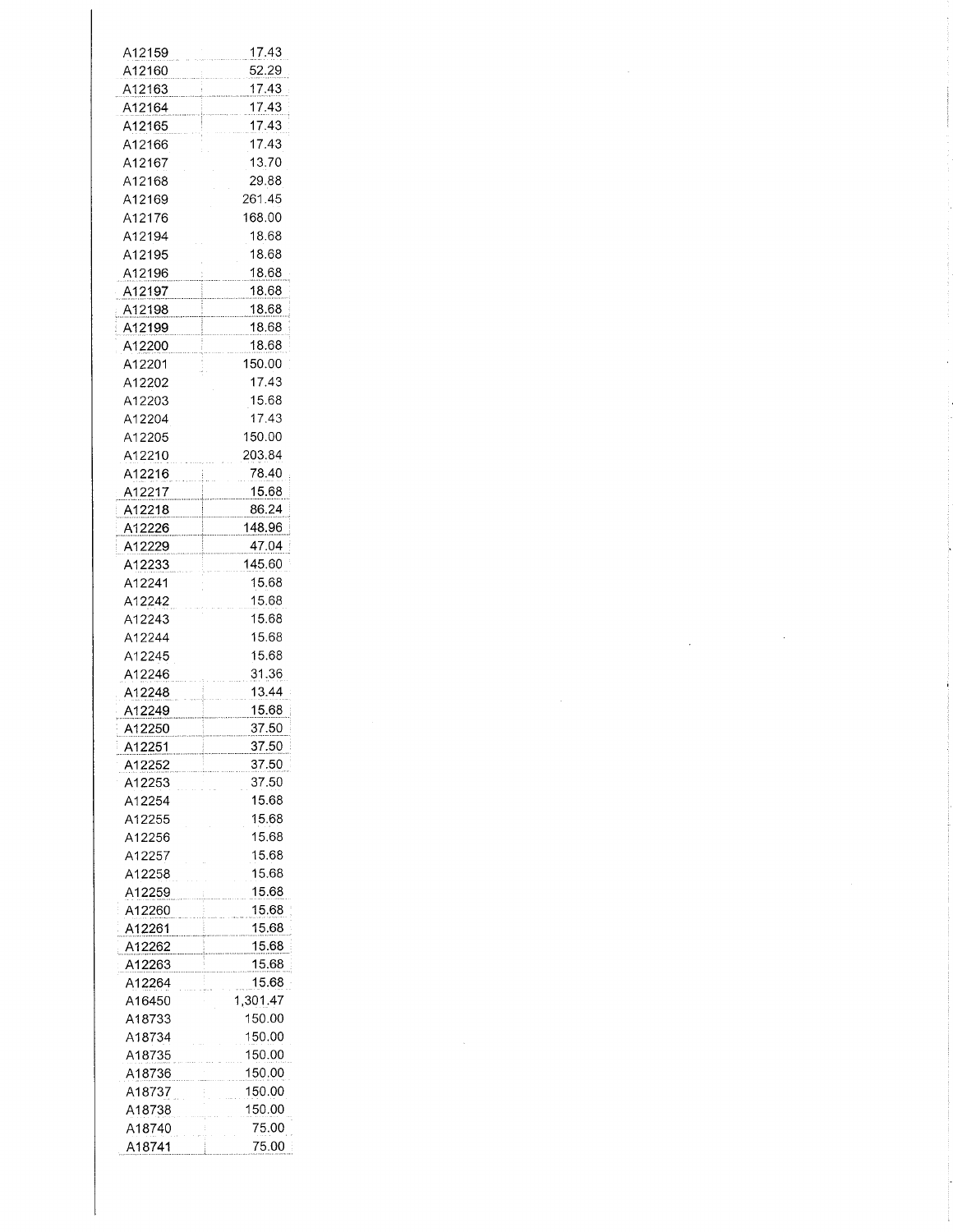| A18742  | 150.00 |
|---------|--------|
| A18743  | 150.00 |
| A18744  | 150.00 |
| A18745  | 378.00 |
| A26786M | 0.00   |
| A26787  | 8.84   |
| A26788  | 10.15  |
| A26789  | 10.15  |
| A26790  | 11.83  |
| A26791  | 8.90   |
| A26792  | 8.98   |
| A26793  | 10.15  |
|         | 10.15  |
| A26794  |        |
| A26795  | 11.83  |
| A26796  | 8.90   |
| A26797  | 8.98   |
| A26798  | 10.15  |
| A26799  | 10.15  |
| A26800  | 11.83  |
| A27688  | 67.50  |
| A27689  | 82.50  |
| A27701  | 150.00 |
| A27701M | 150.00 |
| A27702  | 150.00 |
| A29602  | 115.77 |
| A29857  | 12.74  |
|         |        |
| A31251  | 150.00 |
| A33794  | 385.71 |
| A33974  | 385.72 |
| A34225A | 3.27   |
| A34225B | 3.27   |
| A34225C | 3.27   |
| A34225D | 3.27   |
| A34225E | 3.27   |
| A34225F | 3.27   |
| A34225G | 3.27   |
| A34225H | 3.27   |
| A342251 | 3.27   |
| A34225J | 3.27   |
| A34225K | 3.27   |
| A34225L | 3.27   |
| A34225M |        |
|         | 3.27   |
|         | 3.27   |
| A34225N |        |
| A34225O | 3.27   |
| A34225P | 3.27   |
| A34225Q | 3.27   |
| A34225R | 3.27   |
| A34225S | 3.27   |
| A34225T | 3.27   |
| A34225U | 3.27   |
| A34225V | 3.27   |
|         |        |
| A34225W | 3.27   |
| A34225X | 3.27   |
| A34226A | 3.27   |
| A34226B | 3.27   |
| A34226C | 3.27   |
| A34226D | 3.27   |
| A34226E | 3.27   |
| A34226F | 3.27   |
| A34226G | 3.27   |

 $\mathcal{L}^{(1)}$